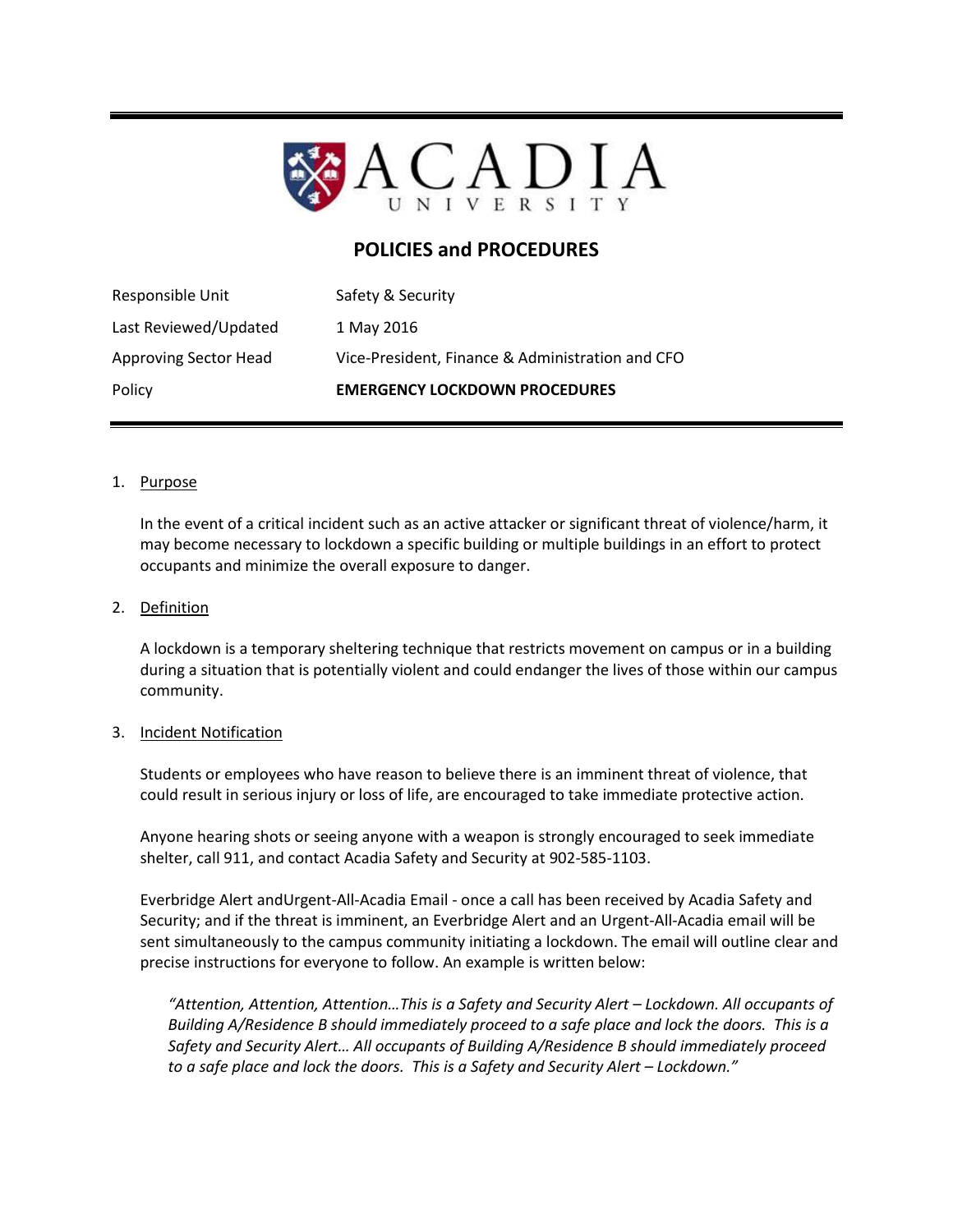In addition, and as appropriate, the University may also issue lockdown warnings and all-clear messages to you using the following:

Alertus – will pop up a full screen alert on every classroom computer connected to the Acadia University network. Pop up will provide information relating to the lockdown with specific instructions.

Phone Voicemail Message System - notifies campus holders of a 585- phone number. Users can check their voicemail from any location to get information about an emergency or notification of campus closure.

Residence Life Staff - will communicate directly with students living on campus. All available forms of communication will be used to convey important information to the University community.

Information Line – 1-902-585-INFO (4636) will be updated to provide information to callers regarding the situation and campus status.

University Web site – Official information and campus status will be available at [www.acadiau.ca.](http://www.acadiau.ca/)

Whenever you receive an emergency notification, please act quickly and decisively, as directed by the notice.

## 4. Initiation of lockdown Procedure

Notice of a lockdown will be broadcast over the Everbridge Alert System and the Urgent-All-Acadia email address. If you receive an email advising of a lockdown seek shelter immediately, or if you see or hear a weapon being fired in the building, take the following immediate action:

- Remain calm and communicate with others in a clear and concise manner. Tell others exactly what the situation is and what you need them to do.
- Get to a safe place out of hallways or common areas.
- Close and lock doors and windows. (Classrooms secure from the inside by turning the thumb latch to engage the lock.)
- Turn out lights, and close blinds and curtains.
- Sit or lie on the floor or crouch behind desks and be quiet.
- Remain in classrooms, offices, or residence room. If you are in a common area, stay away from windows and all doors (solid and glass).
- Silence cell phones, and any other devices that may generate noise.
- DO NOT answer the door once it is locked, as this will compromise the safety of those inside.
- Do not allow anyone to talk their way inside, as they may be the suspect or they are being coerced by the suspect, outside of your view.
- Dial 911 if you have specific information regarding the threat.
	- There are telephones in most classrooms and they will reach Acadia Safety and Security directly after dialing 88
	- $\Box$  There are emergency phones marked and posted around campus. Simply lift receiver to reach Safety and Security